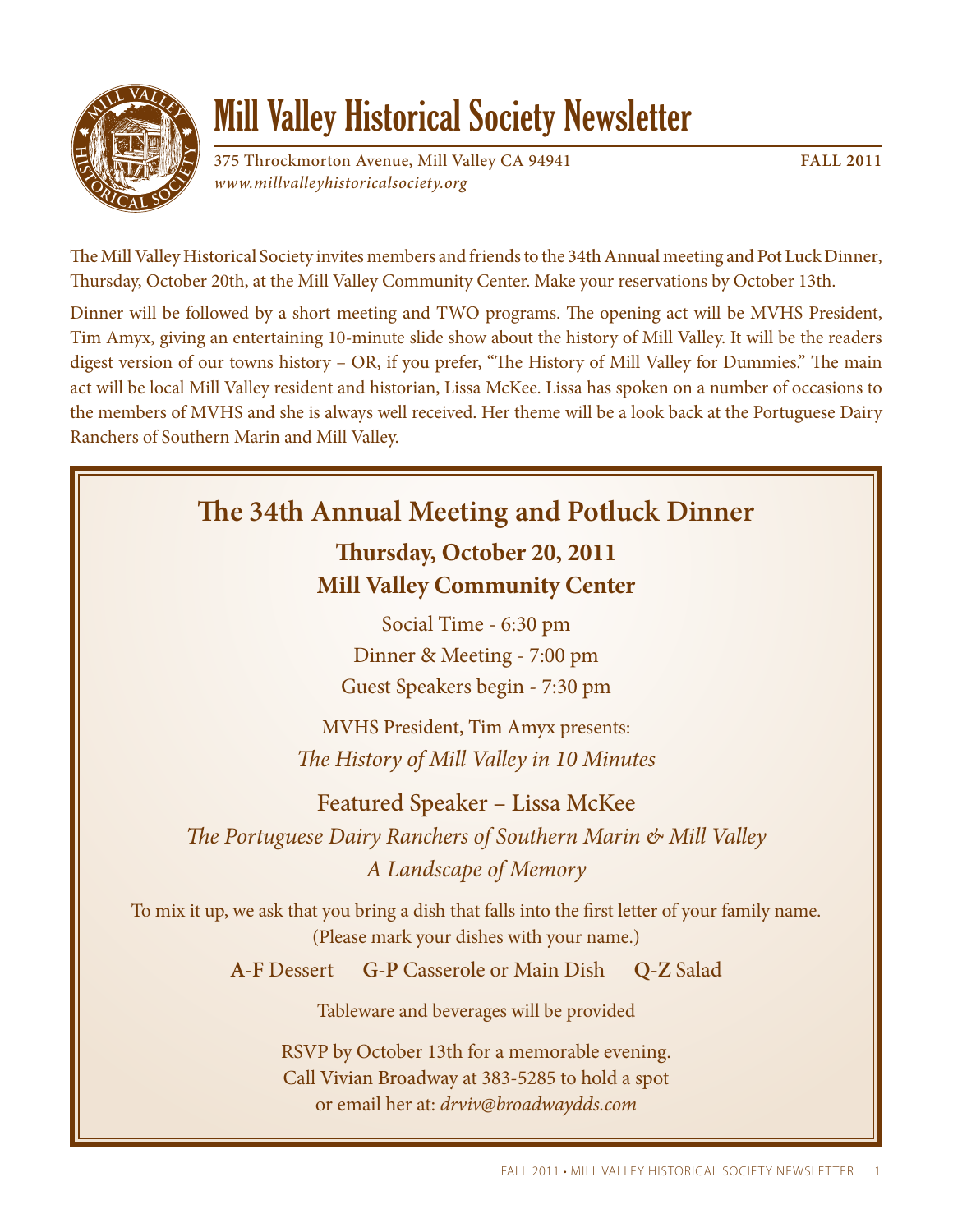# **MVHS Welcomes New Officers**

Thanks to the 2012 nominating committee, led by John Leonard, for their efforts and recommendations of FIVE new members, as well as confirming all four officers returning to their same positions. Members are invited to vote on the slate at the Annual Meeting at the Mill Valley Community Center on October 20, 2011

Tim Amyx will return for his third term as the MVHS President, while Betty Goerke does the same in her position of Vice President. John Leonard will serve one more year for the MVHS as the secretary, and Bob McCully will again manage the accounts as the treasurer.

The board also thanks and says goodbye to, Michael Lipman (Lippy), Nancy McQuilkin, and Catherine Rosekrans. Each played a key role in making our 2011 year a success. Nancy has served as our Oral History Chair, and not only organized many Oral histories, but got the paperwork back in order. Catherine served as the Co-Chair of the First Wednesdays, and "Lippy" was the editor of the enormously popular and well received, "Annual Review" (The Music History in Mill Valley theme, with the groovy cover design). Each will be sorely missed.

| <b>Nominating Committee Report</b><br>for 2012 |                             |
|------------------------------------------------|-----------------------------|
| President                                      | Tim Amyx                    |
| Vice President                                 | <b>Betty Goerke</b>         |
| Treasurer                                      | <b>Bob McCully</b>          |
| Secretary                                      | John Leonard                |
| Directors                                      | Vivian Broadway             |
|                                                | Donna Carillo               |
|                                                | <b>Betsey Cutler</b>        |
|                                                | Barbara Ford                |
|                                                | Chuck Oldenburg             |
|                                                | <b>Cullyn Vaeth Russell</b> |
| New directors to be approved in October, 2012  |                             |
|                                                | <b>Steve McNamara</b>       |
|                                                | <b>Barbara Chambers</b>     |
|                                                | Lissa McKee                 |
|                                                | Peter Richmond              |
|                                                | Clifford Waldeck            |
|                                                |                             |

Steve McNamara, former owner, editor and publisher of the Pacific Sun, first moved to Mill Valley in 1962. After college and positions with the Winston-Salem Journal and Miami Herald, and a stint covering Grand Prix auto racing in Europe for Car and Driver magazine, Steve worked for the San Francisco Examiner as Executive Sports Editor and then Sunday Editor. In 1966 he acquired the Pacific Sun, which had been started three years earlier in Stinson Beach as the second oldest alternative newsweekly in the U.S. (The oldest is the Village Voice). Steve sold the Pacific Sun in 2004 and now serves as advisor to the San Quentin News.

The Mill Valley Historical Society Newsletter is published twice a year. If you are interested in writing for the Newsletter, or have suggestions for content, please contact **Tim Amyx** at **tim@tam.net** or 383-8936

Steve's wife Kay, who worked with him for many years at the Pacific Sun, is now a marriage and family therapist. They own downtown Mill Valley commercial property and live near downtown in a house built in 1896. They have five grown children and three grandchildren.

# **MVHS Welcomes New Members**

Here are the bios on the FIVE new board members who will be officially introduced at the October dinner.

## **Clifford Waldeck**

After moving from San Francisco, Clifford began 2nd grade at Park School, then Edna Maguire Middle School and Tam High where he served as Student Body President and co-Editor of the Tam News. Clifford attended UC Berkeley graduating with a degree in Mass Communications. Clifford was elected to two terms on the Mill Valley Council and was Mayor in 2001. Clifford has served on the Boards of the Mountain Play, the Mill Valley Fall Arts Festival and Singers Marin. Today, Clifford is married to Mill Valley native Karyn Gear. They met at the Mill Valley Dog Park and are now proud parents of Carly, a Park School first grader.

A fifth generation Californian, Lissa McKee, MA in History, has worked for some thirty years as a historian and environmental planner on numerous projects. These include cultural resource surveys, National Register of Historic Places nominations, interpretive reports, and ethnic community histories for a variety of agencies, including California State Parks, the Sacramento History Museum, the National Park Service, and the California Department of Transportation. She presently works as a Senior Environmental Planner supervising a team responsible for cultural resource studies for environmental regulatory compliance. She has lived in Tam Valley for 20 years.

## **Steve McNamara**

#### **Lissa McKee**

#### **Peter Richmond**

Peter A. Richmond has been a Mill Valley resident for 33 years, having moved here with his wife, Jane and two children in 1978. Peter, formerly an international banker for 25 years, now works as a Realtor in partnership with his wife. Peter has always had an interest in things historical, beginning in high school. His outside interests include cycling, photography, fishing and martial arts, where he holds Black Belts in Tae Kwon Do and Cane Fighting.

## **Barbara Chambers**

Barbara Chambers established her architecture firm over 20 years ago when she moved to Mill Valley. Chambers + Chambers is named after her two sons, Colby Preston and Kyle John. Barbara has a Bachelor of Fine Arts and a Masters of Architecture. Her firm focuses primarily on custom residential work offering both architectural and interior design services.

Barbara currently is working on a variety of residential projects located throughout the Bay Area. She is in the process of building a new home on Oakdale in Mill Valley. Barbara is an active Mill Valley resident. She sits on the Mill Valley Planning Commission, is a member of the Mill Valley Affordable Housing Committee, the Mill Valley Rotary, and teaches second grade at Our Lady of Mt. Carmel Church.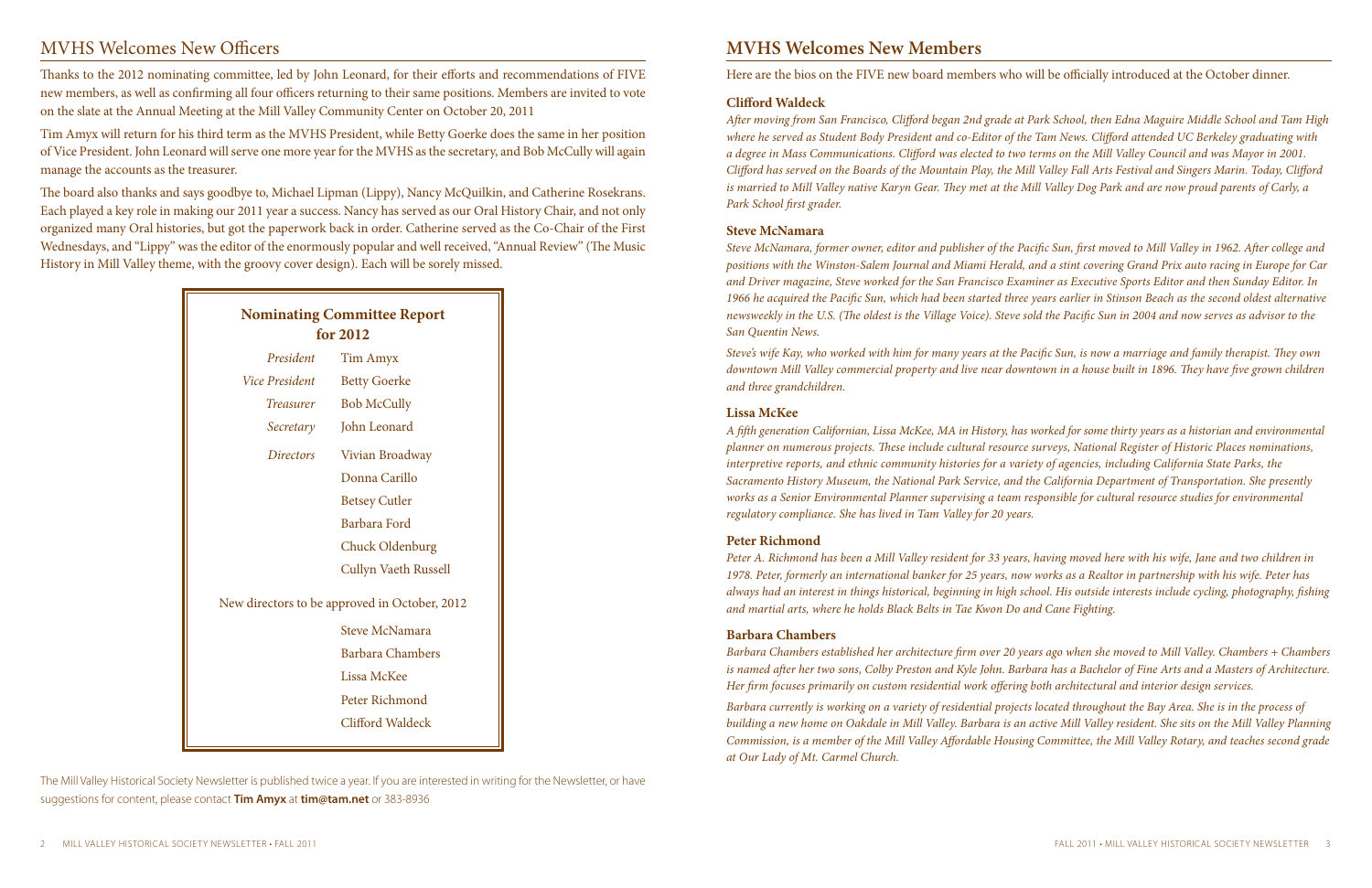## **First Wednesday Speaker Series**

The Mill Valley Historical Society takes pride in its tradition of hosting the First Wednesday meetings. Originally these were first THURSDAY meetings, but about 10 years ago for reasons long forgotten, they are now known as the first Wednesday. Each FIRST Wednesday of the Month, from February to June, the MVHS invites a guest who has knowledge of a historic theme that has a connection to Mill Valley or Southern Marin. Occasionally we will also welcome entertaining guests who will talk of a historical event about other parts of Marin, or even San Francisco. These evenings are popular and often attract audiences that fill the creek side room of the Mill Valley Library. If you are a MVHS member you will receive monthly mailings informing you of the upcoming speakers, as well as receiving the monthly electronic newsletter. (Keep us updated with your current e-mail address)

The 2012 slate of speakers has not been confirmed, however there is strong likelihood that we will have guests who will talk about the history of the Golden Gate Bridge, A newspaper expert ("wondering if Newspapers will pull out of their death spiral") and frequently we have Dipsea Historian Barry Spitz, as well as Train expert and historian, Richard Torney.

| October 2009 (Annual Dinner) | Fred Runner: "Mountain Railroad Audio Visual Show"                                                                                     |
|------------------------------|----------------------------------------------------------------------------------------------------------------------------------------|
| February 3, 2010             | Matt Cerkel (Ranger of MMWD): "Military Plane Crashes on Mt. Tam"                                                                      |
| March 3, 2010                | Paul Trimble: "Ferry Boats of the SF Bay to Marin"                                                                                     |
| April 7, 2010                | Dick Spotswood, Clifford Waldeck, Bob Burton, Stephanie Moulton-Peters:<br>"A Panel of Mill Valley Mayors From Four Different Decades" |
| May 5, 2010                  | Laura Ackley: "Pan Pacific Exposition: New Technology and Gadgets"                                                                     |
| June 1, 2010                 | Barry Spitz: "The Dipsea Race / Centennial Year"                                                                                       |

Here is a look at our guest speakers the past three years:

#### **2008 – 2009**

|              | October 2008 (Annual Dinner) Dick Spotswood; "Political History of MV & Marin"                                                |
|--------------|-------------------------------------------------------------------------------------------------------------------------------|
|              | February 4, 2009 Jeanette Vonier: "How to Archive Old Photos"                                                                 |
|              | March 4, 2009 Lissa McKee: "Tam Valley History"                                                                               |
|              | April 1, 2009 Richard Torney: "Town of Ross: A Rich History"                                                                  |
| May 6, 2009  | Chuck Oldenburg: "Homestead Valley: the First Decade"                                                                         |
| June 3, 2009 | Barry Spitz & Tim Amyx: "The Dipsea Race: Lore, History and Video"<br>(slides by Barry Spitz and video of Dipsea by Tim Amyx) |
|              |                                                                                                                               |

Each fall the Mill Valley historical society invites its members to a casual potluck dinner. This is done annually as a way to inform the members what we've done, and where we, as an organization, are heading. It's a way to socialize with other remembers who you've known but haven't seen for a while, and a way to meet other new members.

Our evening will consist of: a brief social hour, a delicious pot luck dinner, a short meeting where we will vote in the new board members, to be followed by a riveting presentation on the Early Dairy farms in and around Mill Valley. Local historian and long time Mill Valley resident, Lissa McKee will present dozens of slides, maps, and anecdotes. It will truly be one of the finest annual dinners and guests we've ever had.

## **2009 – 2010**

## **2010 – 2011**

|                  | October 2010 (Annual Dinner) Tim Amyx: "The History of Mill Valley"                 |
|------------------|-------------------------------------------------------------------------------------|
| February 2, 2011 | <b>Richard Torney: "Railroad Tunnels of Marin"</b>                                  |
| March 2, 2011    | Skip Sandberg, Photographer: "Steps, Lanes and Paths of Mill Valley"                |
|                  | April 6, 2011 Laura Ackley: "Pan Pacific Expo Part 1: How SF Got the Expo"          |
|                  | May 4, 2011 David Grossman, MV History Room Director: "Secrets of the History Room" |
| June 2, 2011     | Barry Spitz: "Dipsea Race: History of the Trail - 2011"                             |
|                  | September 2, 2011 Laura Ackley: "Pan Pacific Expo Part 2: Prepping the Expo"        |

# Annual Dinner Update

Our membership currently consists of 431 members. I encourage each of you to mark on your calendars the date of Thursday, October 20th, 2011. Our annual dinners, along with our history walks in May, are considered the two CAN'T MISS events of the year. The socializing, updates on the society events, and the special guest speaker we annual book make it an unforgettable night.



Aerial photo of Tam Valley, Almonte, Homestead Valley, and Richardson Bay Bridge in the 1930's. Lissa will talk about the Dias Ranch, which can be seen at the bottom of the photo. Photo courtesy of Mill Valley Library, Lucrecia Little History Room.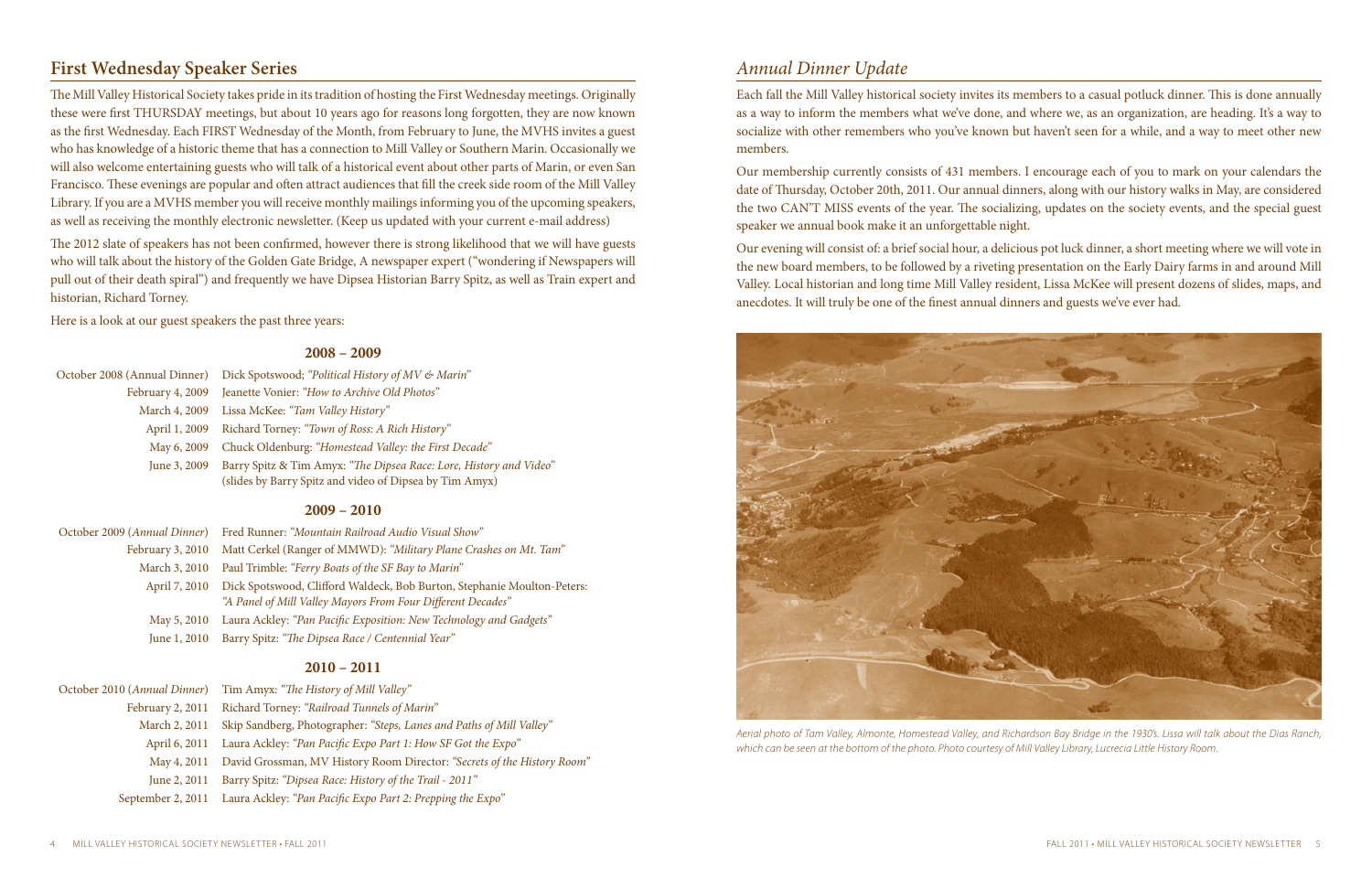## A Message to Our Members

## **Notes from President: Tim Amyx**

The Mill Valley Historical Society was established in 1977. It was done so shortly after the matriarch of the history archives fell ill and left Mill Valley. That person was Lucrecia Little who for many years was the town's clerk and official historian. With the departure of Lucrecia in 1977, friends with a similar passion formed the Mill Valley Historical Society. It was soon established that the society would serve the following purpose: (As written in the general statement of the Purposes, policies, and procedures of the Mill Valley Historical Society)

It shall be the purpose of the Mill Valley historical society to educate by gathering, preserving, researching, publishing and disseminating information about local history. These activities shall be conducted under Policies and procedures established by the Board of Directors of the Mill Valley Historical Society. The Policies may be accomplished by the following:

- Providing docents and docent programs for the history room
- Conducting interviews, transcribing and printing Oral histories
- Plan and present the walk into history
- Print historical material such as the NEWSLETTER and REVIEW. (NEWSLETTER semi annually, **REVIEW Annually)**
- Offer financial support to the history room
- First Wednesday programs of historical nature
- Cooperating with the Chamber of Commerce in the Mill Valley Weekend
- Printing Post Cards or posters

Most of these above mention duties we continue to carry out and spend a great deal of time in preparing and planning.

Without question the biggest event of the year is our Annual Walk into History, given on the Sunday of Memorial Day in May. We took great pride this past spring in presenting the 2011 walk, titled, "Intellectual Pursuits": Library, Newspapers, Churches, and Schools. This walk coincided with the centennial of the Mill Valley Library. The event was a collaborative one as are most of our endeavors. Special thanks do however to out to our guidebook researcher and editor Chuck Oldenburg. It involved a tremendous amount of information that made the life of our volunteer guides that much easier. Thanks also go out to Barbara Ford and Chuck for training the guides, and to Vivian Broadway for being the guide organizer. Betsey Cutler juggled her busy travel schedule and served as the chairwoman of the event.

We are in great debt to the following MVHS members who served as guides: Abbey Wasserman, Greg Werner, Trubee Schock, Jeff Schock, Nona Dennis, Pam Keon, Larry Anderson, Sue Steele, Suki Hill, Christina Waldeck, Dick Spotswood, Jonathan Jacobs, Lauri Harper, Don Seitas, Catherine Ramberg, Jim Derich, Laureen Novak, Jay Halberg, and Jamie Firmage.



Melissa Kurtz and Jan Upham at the check in table at the 2002 History Walk

# **History Walks over the Years**

| 1978 | "Old Mill Valley Library" Throckmorton Ave to       |
|------|-----------------------------------------------------|
| 1979 | "Historic Sites" Streets around the Library         |
| 1980 | "Downtown Mill Valley" Down and around Mill         |
| 1981 | "Blithedale Canyon" Corte Madera Ave and Blitl      |
| 1982 | "Lovell & Summit" Lovell Ave, Summit Ave and        |
| 1983 | "Tamalpais Park" East Blithedale to Sycamore ar     |
| 1984 | "Around the Library" Throckmorton, Elma, Cor        |
| 1985 | "Around the Library, Part 2" Throckmorton Ave       |
| 1986 | "Homestead Valley" Montford, Ethel and Lavern       |
| 1987 | "Blithedale, Part 2" Blithedale, King, Corte Mad    |
| 1988 | "Marin Theater Company"                             |
| 1989 | "Sycamore Park" Blithedale Ave, Sycamore Ave,       |
| 1990 | "Old Mill" Old Mill area, for anniversary           |
| 1991 | "Sunny Heights and Boyle Park" Streets around       |
| 1992 | "Redwood Lodge" Visit and enter old Redwood         |
| 1993 | "Cascade Canyon - The First Century" Homes of       |
| 1994 | "Almost Downtown" Homes around downtown             |
| 1995 | "Garden of Allah" Tram up Mountain to visit Ra      |
| 1996 | "Blithedale Canyon - Redwood Lodge" Houses          |
| 1997 | "Secrets of Mill Valley" Side and small streets are |
| 1998 | "Back to the Beginning" Sunnyside, Sycamore, L      |
| 1999 | "Backroads of Mill Valley" Gardner and Bolsa tr     |
| 2000 | "Centennial History Walk" Lovell, Throckmorto       |
| 2001 | "Rails Through the Redwoods" Follow railroad a      |
| 2002 | "Steps, Lanes and Paths" Stair System short cuts    |
| 2003 | "Homestead Valley" HV Community Center to !         |
| 2004 | "The Great Fire of 1929" Shuttle up, Walk down      |
| 2005 | "Around Boyle Park" Boyle Park, Old Boyle Hon       |
| 2006 | "Tamalpais Park Subdivision" Start and finish Pa    |
| 2007 | "Downtown Mill Valley" Old businesses around        |
| 2008 | "Tamalpais High School" Tour Campus, School         |
| 2009 | "Horse and Buggy Days" Walk along Miller Ave        |
| 2010 | "Lower Homestead Valley" Schools, 2 a.m. Club       |
| 2011 | "Intellectual Pursuits" Libraries, schools, Churcl  |
| 2012 | "TBA – $Soon"$                                      |

#### **Outdoor Art Club**

ler Ave hedale Ave. **Bernard Steps** nd neighborhood nelia and Lovell c, Cascade, Laurel <sub>1e</sub> era Ave.

## MILL VALLEY HISTORICAL SOCIETY **Walk Into History 2011** Sunday, May 29, 2011

**Boyle Park** Lodge in Blithedale on Cascade Ave, on Summit & Lovell **Iston White Estate Blithedale Canyon** ound downtown ocust, Locke Lane rack, Oakdale Ave, on, Old Mill, Library route in Blithedale around downtown **Stolte Grove** Tamalpais Ave ne, Tennis club ark School downtown Centennial to  $7-11$ , Evergreen hes near downtown